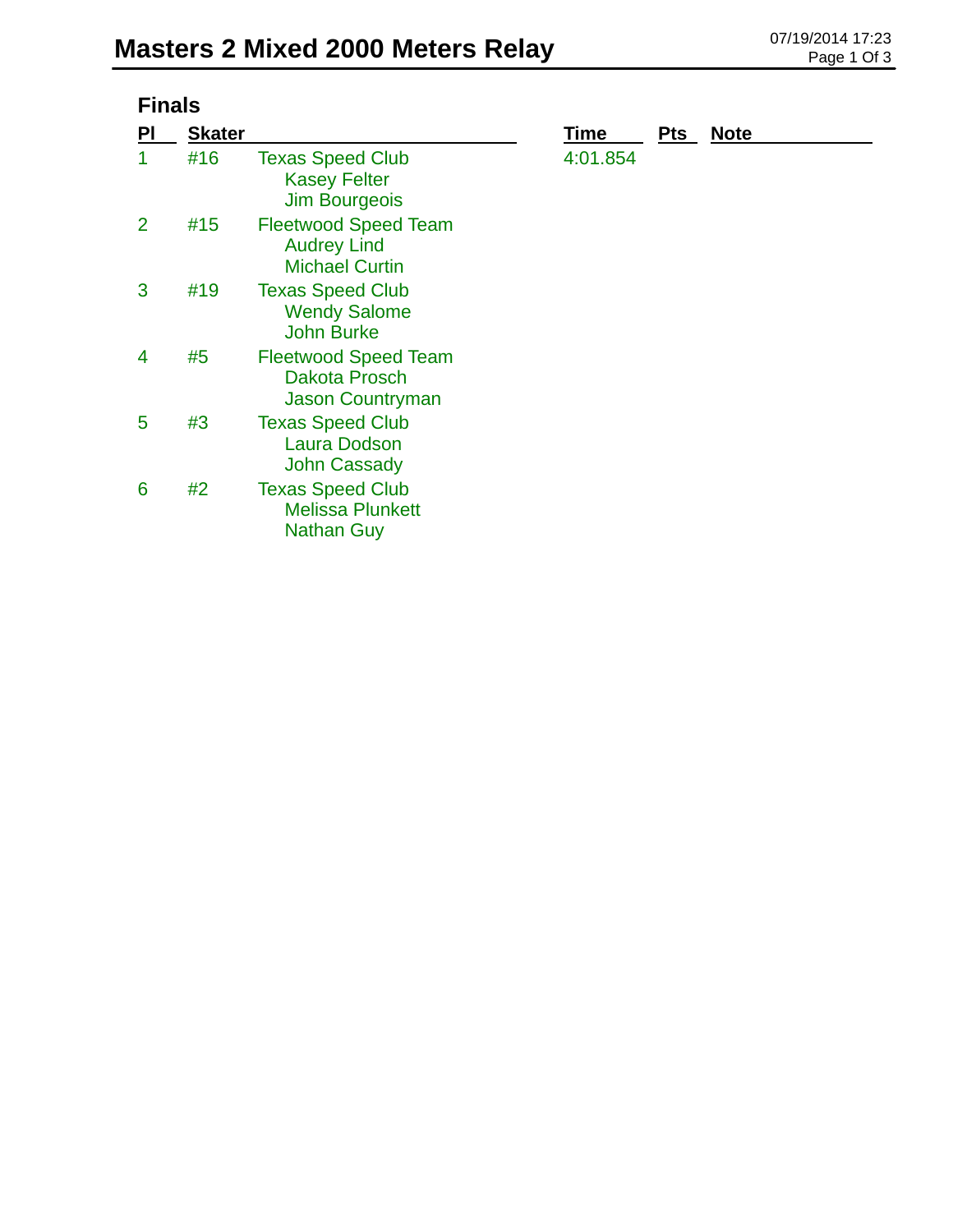| Heat #1 |               |                                                                           |             |            |             |
|---------|---------------|---------------------------------------------------------------------------|-------------|------------|-------------|
| ΡI      | <b>Skater</b> |                                                                           | <b>Time</b> | <b>Pts</b> | <b>Note</b> |
|         | #5            | <b>Fleetwood Speed Team</b><br>Dakota Prosch<br><b>Jason Countryman</b>   | 4:24.545    |            |             |
| 2       | #2            | <b>Texas Speed Club</b><br><b>Melissa Plunkett</b><br><b>Nathan Guy</b>   |             |            |             |
| 3       | #3            | <b>Texas Speed Club</b><br><b>Laura Dodson</b><br><b>John Cassady</b>     |             |            |             |
| 4       | #4            | <b>Auburn Speed Team</b><br><b>Brandie Morast</b><br><b>Jeramy Parker</b> |             |            |             |
|         | #1            | Peak Racing<br><b>Sherry Rodaway</b><br><b>Charity Krow</b>               |             |            |             |